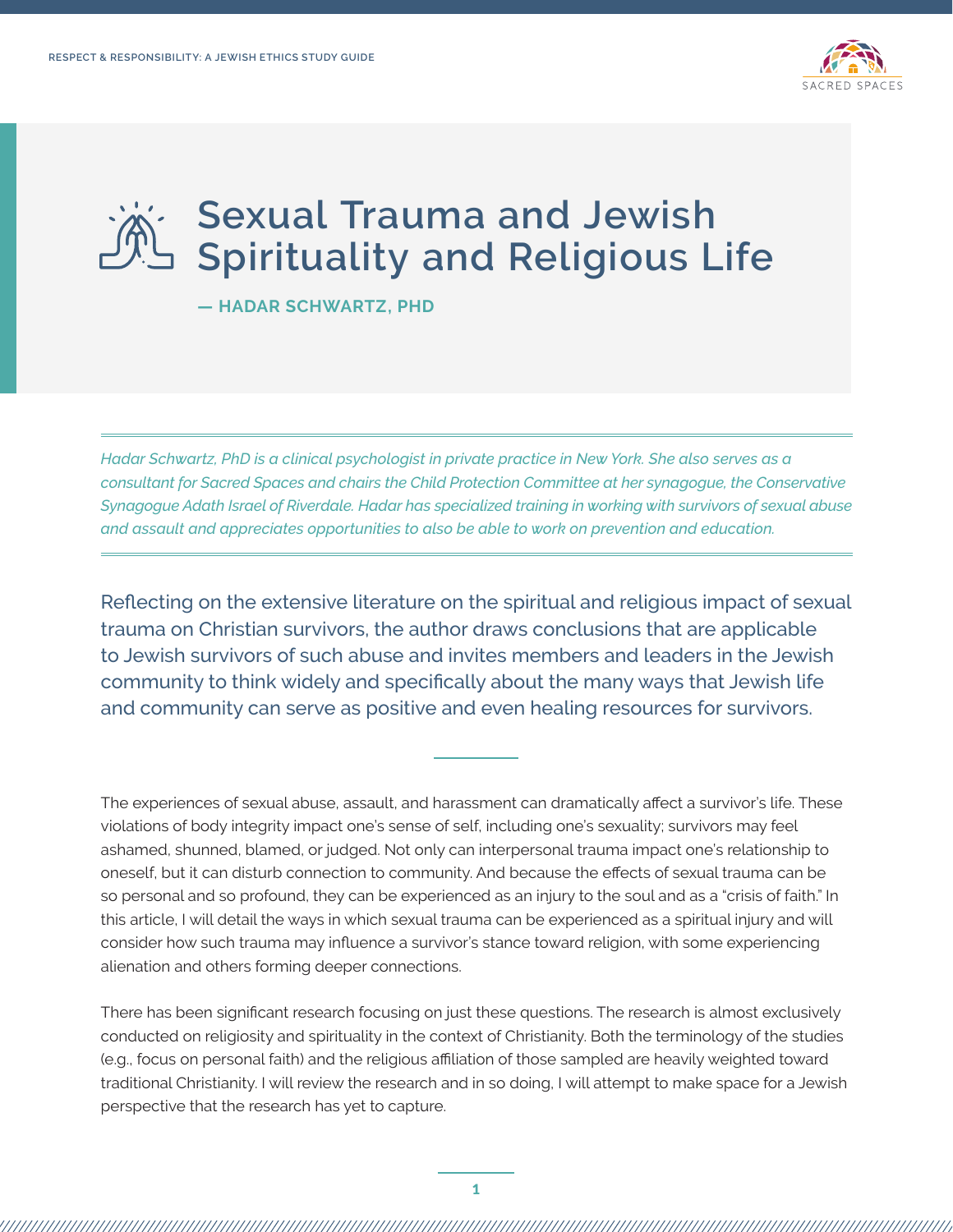

For many who have experienced trauma, spiritual concerns arise—an association that, at times, can be overlooked by psychological and medical disciplines. Traumatic experiences can lead to a crisis of belief, significance, and meaning; trauma caused by intentional human action, like sexual trauma, can also unleash a crisis of trust, both in other humans and in God, for allowing such actions to occur. The very existential questions that trauma unleashes—belief, meaning, and theodicy—are those with which religion wrestles.

Survivors of sexual violence can feel enraged with God, questioning how a benevolent God could allow such a violation to occur (Lawson, Drebing, Berg, Vincellette, & Penk, 1998). Particularly for these individuals, a distancing from God, religion, and spirituality may occur. Survivors have reported leaving their churches, abandoning ritual practice, and distancing themselves from their religious communities (Finklehor, Hotaling, Lewis, & Smith, 1989; Kane, Cheston, & Greer, 1993).

Yet, as I read first-hand accounts of survivors, I was struck by how many found comfort in religion and demonstrated increased devotion to the church. When faith in humanity has been shaken, God's omnipresence can be reassuring. As one survivor of a lifetime of abuse described, she was comforted by the knowledge that God is "with you, always, even up to the end" (Knapick, Martsolf, & Draucker, 2008; p. 5). Faith also provided a sense of absolution and redemption, as well as an antidote to the loneliness that many survivors feel. Religion can also provide survivors with the "faith to hold onto life and find meaning and purpose in their lives" (Valentine & Feinauer, 1993, p. 220). Belief instills hope that with God, life could yet improve (Houg, 2008). Finally, the research shows that religion can provide answers to the existential questions raised by trauma by providing a sense of confidence in the possibility of personal growth and resolution (Gall, Basque, Damasceno-Scott, & Vardy, 2007).

As we know, Judaism, like Christianity, provides compelling, thoughtful answers about meaning and purpose, responses that may aid in the process of recovery and healing. Conversations about faith that are grounded in Jewish representations of God may be particularly helpful to Jewish survivors. As described above, a personal, loving relationship with God can be comforting, and though the concept of "God's love" generally has Christian connotations, especially to English speakers, we know that it is also a hallmark of Jewish liturgy.

For example, God's love is on display in Ahavah Rabbah ("great love") and Ahavat Olam ("eternal love"), passages in the *siddur* (prayerbook) leading up to the Sh'ma. In addition, Rabbi Elliot Dorff (2003) notes that Judaism can provide a "source of strength" for survivors by "recognizing that we are all ultimately created in the image of God" (p. 187) and that we all have inherent worth. Drawing on this image of a loving, compassionate God who resides in all human beings—*b'tzelem elokim*—may be comforting for Jewish survivors who seek support and community. Marcia Cohn Spiegel (1996), one of the first Jewish writers to speak about abuse in the Jewish community, suggests that speaking of the God of the *Shekhinah*, a feminine divine presence, rather than the "anthropomorphic God envisioned as father, judge, or ruler"—which for some can be evocative of a powerful male perpetrator—may be more comforting to female survivors who "need a God of immanence, a nurturing, caring, protective deity who is present in our daily lives—a God we can trust in, who helps us to find peace" (p. 126). Both Dorff and Spiegel articulate the importance of making the divine accessible for survivors, and of highlighting a God who cares about our pain and can be a source of nurturance.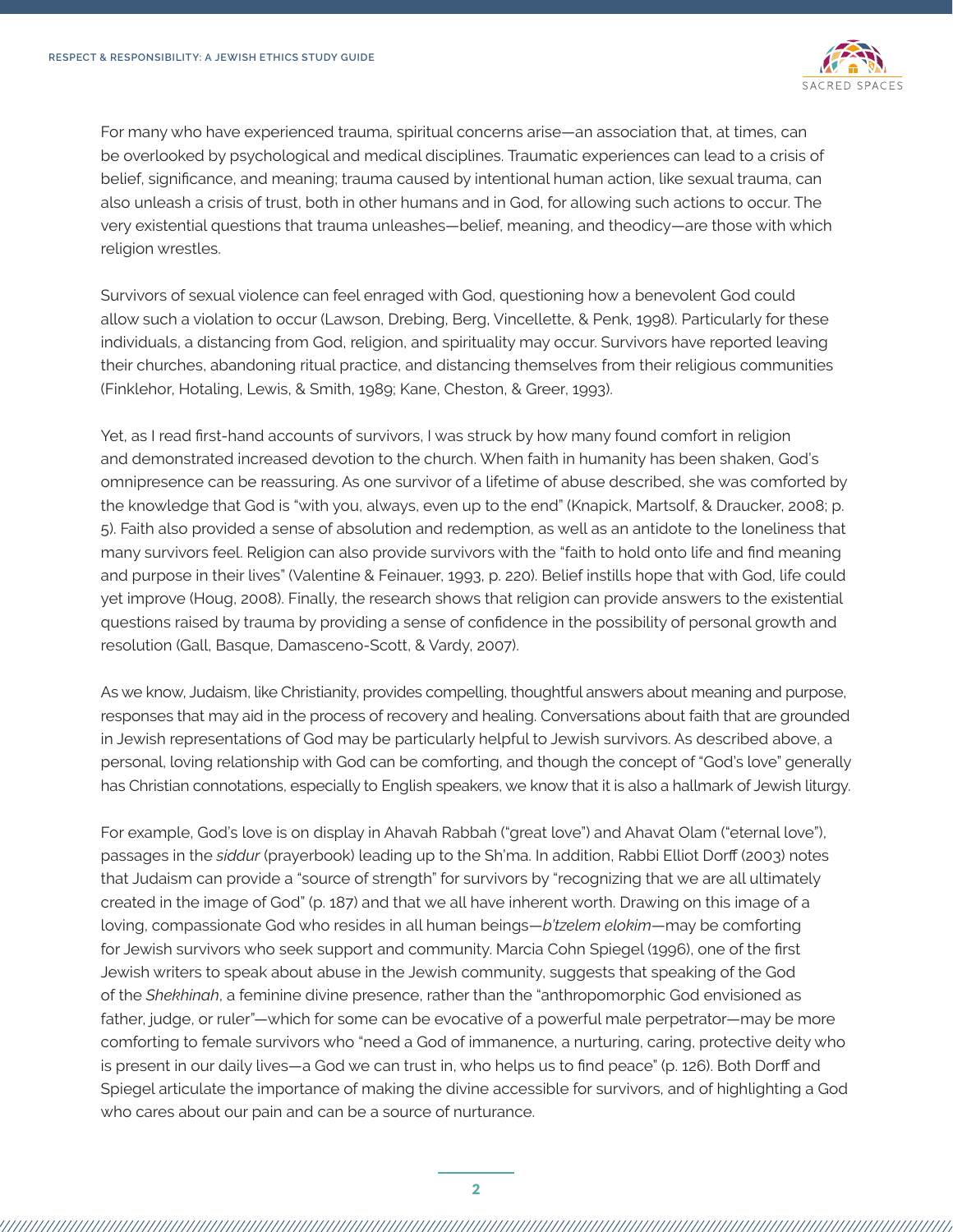

When the perpetrator of sexual abuse is a member of the clergy, the spiritual and religious effects are acutely devastating. While this conclusion is likely transferrable regardless of religion, it is worth noting that the studies I reviewed were conducted exclusively with adult male survivors of childhood sexual abuse by priests. Among those who as boys were abused by priests, the effects included a distancing from faith and a renunciation of religious identity (Mart, 2004); spiritual distress (Fater & Mullaney, 2000); and decreased trust in clergy, in God, and in religion (Rosetti, 1995). The effects were experienced in their individual, familial, communal, and spiritual dimensions simultaneously.

Among these boys who were abused by priests, confusion and disorientation were common. How could they integrate the image of their perpetrator with the apparent image of a person of religious integrity? These boys feared that they would not be believed, or that they would be punished for questioning the integrity of a cleric. Furthermore, the effects of clergy abuse are uniquely devastating, because such abuse can feel like a betrayal by God, by the religion itself, or even by the entire institution of religion. Religious teachings are upended when the teachers of religious values act in direct opposition to these values. During and after the abuse, many of these boys were plagued by spiritual concerns because, as devout members, they were knowledgeable about the nature of the transgression. They struggled to integrate this betrayal with their former reliance on religion, having previously looked to religion for solace. Within the Catholic Church, where church doctrine identifies premarital sex and homosexuality as sinful, the harm experienced by male victims of sexual abuse perpetrated by clergy was compounded by this sense of sin. In one interview, a survivor poignantly described the predicament felt by such survivors of traditional Christian faith: "he told me that he worries constantly about his sins, fears eternal damnation, and needs desperately to speak to a priest" (Mart, 2004; p. 470).

We can imagine that some of these reactions would likely be experienced by survivors of any faith, and that young boys who are victims of clergy abuse within the Jewish community may also experience spiritual distress and a desire for distance from religion. Yet, given the differences between Jewish and Christian understandings of sin and punishment, we would do well to consider that children in each tradition may experience these traumas in different ways. In particular, given Judaism's intensely communal focus, one might surmise that victims may fear that an admission of abuse would lead either to an ostracization from the community—as it has with some high profile cases within the ultra-Orthodox community (Otterman & Rivera, 2012)—or to a rejection from their family.

While we have seen that some survivors respond to their experiences with distance, others connect more deeply to religion in the aftermath of sexual violence, reporting increased prayer, spirituality, and religious behavior (Kennedy, Davis, & Taylor, 1998; Lawson et al., 1998; Shaw, Joseph, & Linley, 2005). As evidenced in the broader religious coping literature, individuals tend to draw more closely on religious resources in times of stress. Spirituality often confers particular benefits on those survivors who seek it out, including increased resilience and well-being (Kennedy, Davis, & Taylor, 1998; Valentine & Feinauer, 1993).

Judaism both acknowledges the fact that individuals often draw close to religion in times of great stress and, in many ways, encourages this outcome. For example, the process of *shiva* (the initial, intense period of mourning when community members offer condolences and support to mourners) ) and of the recitation of the *Kaddish* (a prayer that appears frequently in communal liturgy, can only be recited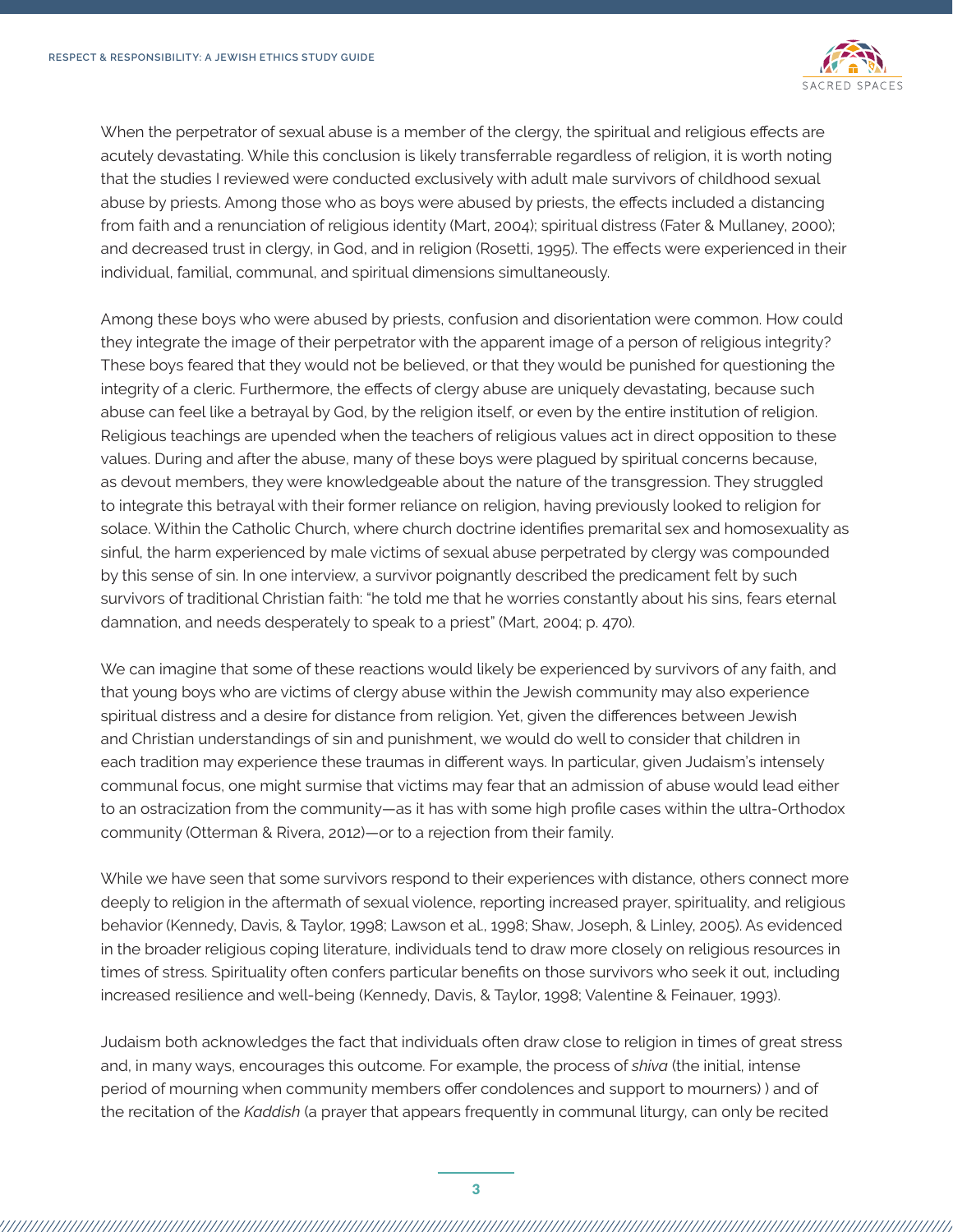

when a quorum of ten adults is present, and is sometimes specifically recited by mourners) are both examples of Judaism's recognition that individuals will turn to religion for comfort, solace, and answers in the aftermath of the death of a loved one. Moreover, in mandating these rituals, Judaism is espousing a vision of healing that includes community at its core. There are, of course, differences between the death of a loved one and sexual abuse that likely shape the victim's experience of the value of turning to religion for comfort (especially when a member or leader of the community has perpetrated the abuse).

The strength of an individual's social support network directly mitigates the impact of a traumatic event. Judith Herman, in *Trauma and Recovery* (1992), her seminal text on the experience of trauma, suggests that in the wake of trauma, the community can intervene in two important ways: "recognition" and "restitution." First, it is vital not to describe the survivor's experience as taboo or off-limits, but to publicly acknowledge and accept a survivor. As Herman (1992) writes, "there is no public moment for rape survivors" (p. 74) given that in the aftermath of assault, this crime in particular can often be seen as a private matter. Furthermore, the experience of assault within the Jewish community may result in two forms of shame: individual and communal. The community can struggle with acknowledging this crime for fear that it will "tarnish the reputation of the whole community" ("Training for Clinicians and Care Providers," n.d.). Thus, Herman underscores that public awareness is necessary to heal and to address both the internal and communal shame, and that healing must happen with others present, bearing witness to the pain and trauma.

Certain Jewish communities have already found ways to recognize and ritualize recovery in the aftermath of assault and abuse. Ritualwell (ritualwell.org), an initiative of Reconstructing Judaism, serves as a repository for many of these new and reimagined rituals. For example, immersion in the *mikveh* (the ritual bath), a religious rite of purification and cleansing dating back to the Torah (Leviticus 15) and Temple times, has been reimagined by survivors as a mode of symbolic cleansing, purification, and healing. Rabbi Sue Wasserman and Laura Levitt (1993) describe a *mikveh* ritual that they conceived of and conducted (available on the Ritualwell website). Mayyim Hayyim, a community *mikveh* and education center, also provides resources on the function and value of immersion in the *mikveh* (https://www.mayyimhayyim.org). Marcia Cohn Spiegel (1996) and Rachel Adler (1993) elaborate on the connection between *mikveh* and abuse, especially for women.

Ritualwell also includes new rituals to mark the anniversary of a traumatic event or the completion of some emotional work around an experience of assault. Traditional liturgy has been both altered and embraced—rituals include bentching *gomel* (the blessing recited publicly after having gone through a life-threatening experience) or reciting *shehecheyanu* (a blessing of gratitude for having lived to reach a given milestone or experience). In one iteration, *Eshet Chayil* (Woman of Valor), a poem traditionally recited by the male head of the household to his wife delineating qualities of an ideal Jewish woman, is rewritten and reclaimed as "I am a woman of valor."

In addition to liturgical changes, writers describe changes to Jewish holiday practice for Passover, Sukkot, Rosh Hodesh, and Rosh Hashanah/Yom Kippur. For example, Cohn Spiegel (2008) acknowledges a possible tension for survivors in the High Holiday literature with its focus on personal forgiveness—"how does one forgive the perpetrator of early childhood sexual abuse, or violence that has left us with [sic]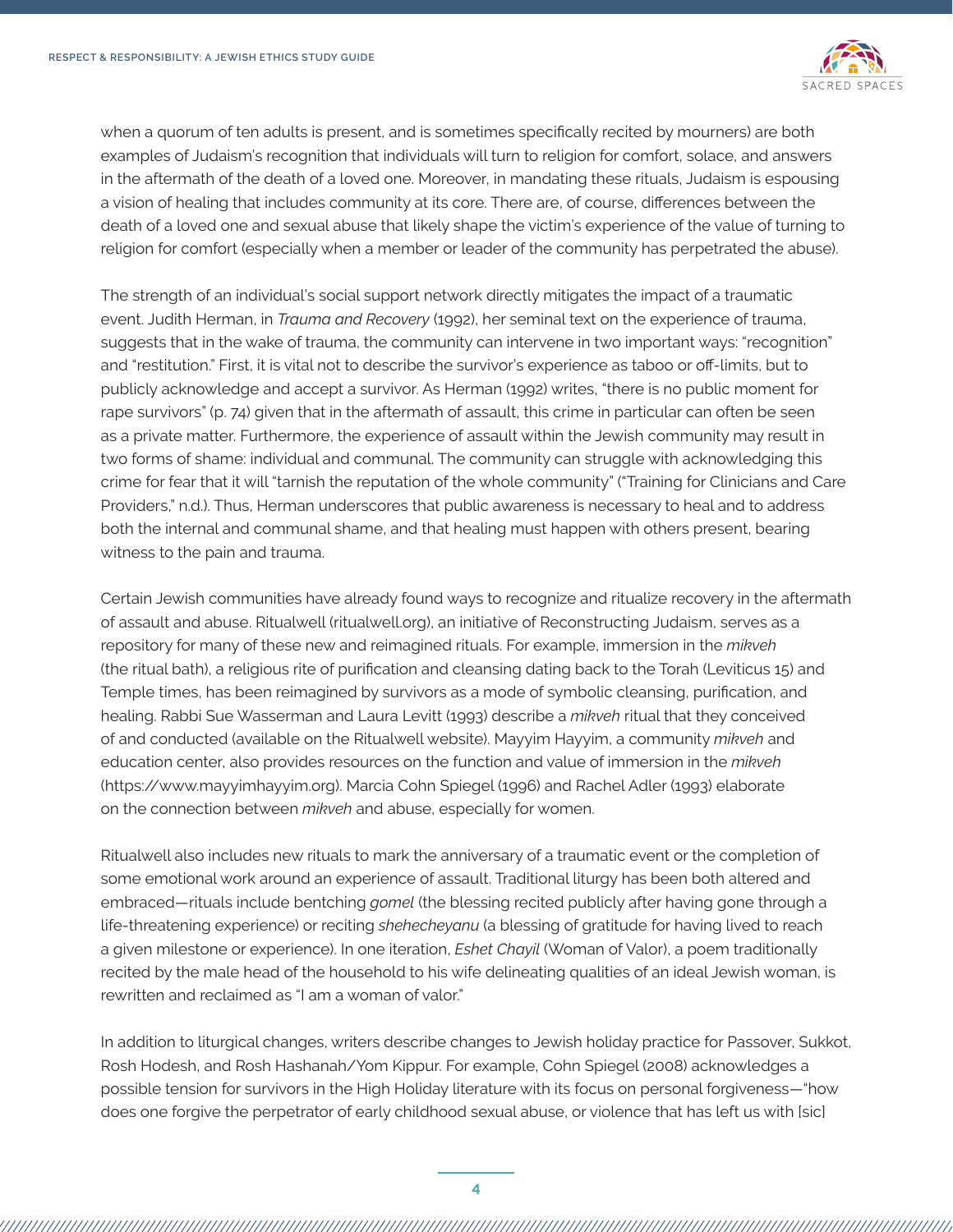

deeply scarred?"(p. 25)—and suggests that we include the concept of *shleimut* (wholeness) alongside the concept of forgiveness. Through these rituals, clergy, feminist writers, and community members have attempted to adapt the wisdom of the tradition to address the particular pains and traumas of sexual assault survivors. Almost all of these rituals are designed to be performed with others present—whether with a single clergy member or a group of caring community members—to facilitate the process of communal recognition and healing.

The second important role of the community is "restitution." As Herman (1992) explains, the community plays an important role in assigning responsibility. This includes not only avoiding blaming the victim, but also holding the perpetrator, and at times the community, accountable for their actions. Particularly if the perpetrator is a fellow member of the community, this action can be an invaluable display of acknowledgement and care.

Given that spiritual concerns arise for many in the aftermath of sexual trauma, survivors' religious sensibilities may be in a state of flux. In response, some leave religion, due to the pain, judgment, or anger experienced in its midst. For others, an empathic, compelling spiritual response provides a unique comfort in a time of deep distress. As described, this response can include an introduction or reimagining of faith, an invitation from an accessible and inviting community, and a deliberate focus on recognition and restitution. In addition, religious coping, as per Kenneth Pargament (2007), a leading researcher in the field, is about "a search for significance in times of stress" that involves the sacred (p. 90). Coping that is infused with *kedushah* (sacredness) is a powerful psychological response, communicating the sanctity and humanity of all people, especially those who may feel lost, adrift, and broken. As a Jewish community, we have a sacred responsibility to ensure that all members, including survivors of sexual trauma, feel enveloped as members of this *am kadosh,* this sacred people.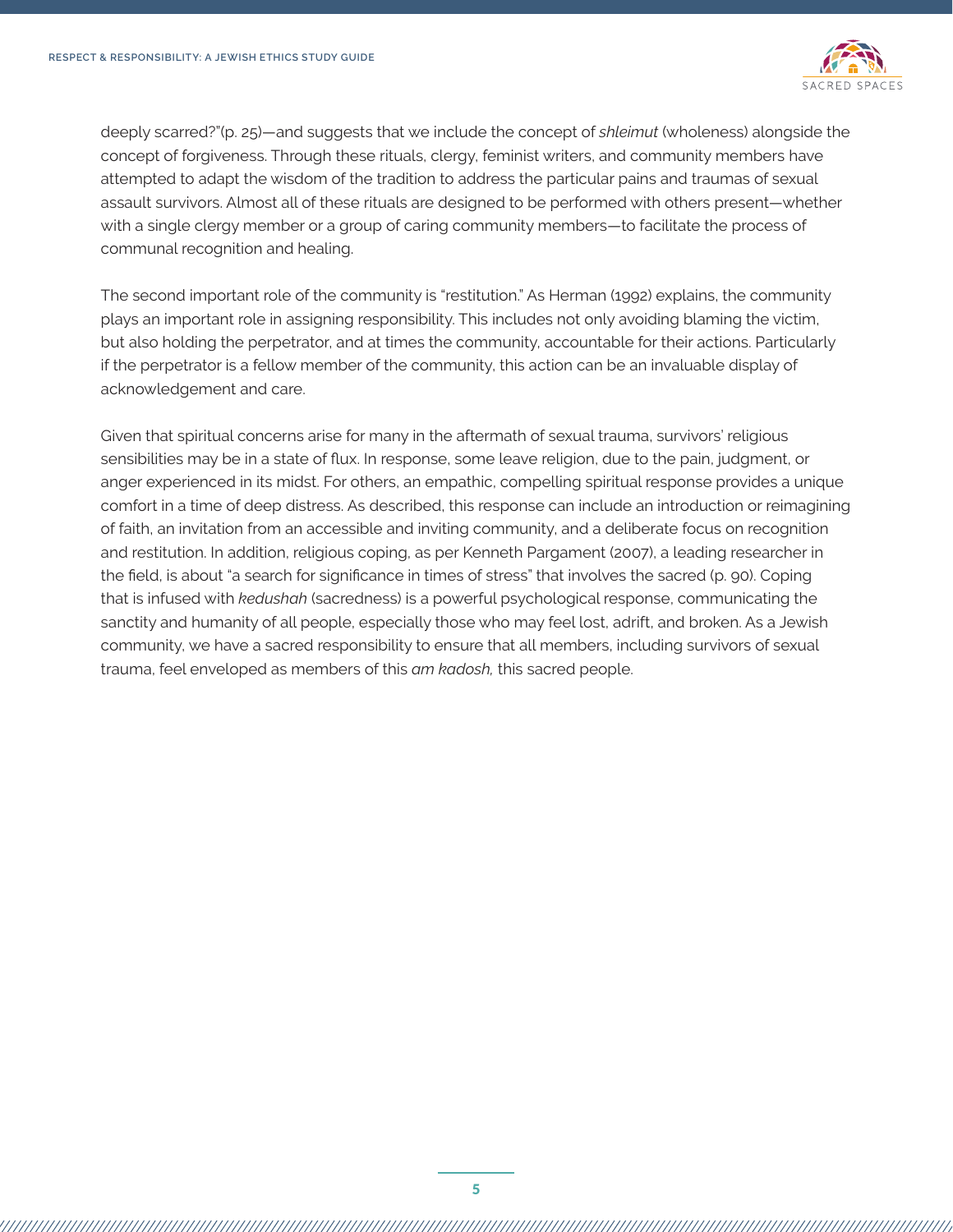

## Discussion Questions

- 1. In what ways can your community engage survivors of abuse with a focus on "recognition" and "restitution"? Are there prayers, rituals, or holidays that could provide an entry point to engaging those who are looking for healing in community, religion, or faith? (The ritualwell.org website, specifically the section on "Healing from Trauma & Abuse," can provide a good starting point.)
- 2. Are there prayers, rituals, or holidays that may inadvertently alienate survivors who may seek comfort from a religious community? If nothing comes to mind initially, consider spending a week or longer asking yourself this question as you move through the motions of leading a Jewish life. You and others in your community may want to seek out the input of survivors themselves. If such experiences exist, how might you begin to change the language your community uses and the ceremonies you conduct to foster greater inclusivity and healing?
- 3. Are there ways that you can engage the broader community in asking and answering these questions, inviting survivors and allies alike to consider thoughtful responses?

## **Further readings**

Adler, R. (1997). Themes of Leviticus/Vayikra Rabbah—sexuality and ritual purity: 'In your blood, live': Re-visions of a theology of purity. D. Orenstein & J. Littman (Eds.), *Lifecycles 2: Jewish Women on Biblical Themes in Contemporary Life*, Woodstock, VT. (Original work published Tikkun 8(1), 1993)

Cohn Spiegel, M. (2008). Forgiveness and the Jewish High Holy Days. *Journal of Religion and Abuse*, 4(4): p. 25.

- Cohn Spiegel, M. (1996). Spirituality for survival: Jewish women healing themselves. *Journal of Feminist Studies in Religion*, 12(2): 121-137.
- Dorff, E. (2003). The role of rabbis, cantors, and educators in preventing abuse and repairing its consequences. In R. Lev (Ed.), *Shine the Light: Sexual Abuse and Healing in the Jewish Community* (p. 177-189).
- Fater, K., & Mullaney, J.A. (2000). The lived experience of adult male survivors who allege childhood sexual abuse by clergy. *Issues in Mental Health Nursing*, 21(3): 281–295.
- Finkelhor, D., Hotaling, G., Lewis, I., & Smith, C. (1989). Sexual abuse and its relationship to later sexual satisfaction, marital status, religion, and attitudes. *Journal of Interpersonal Violence*, 4(4): 379–399.
- Gall, T.L., Basque, V., Damasceno-Scott, M., & Vardy, G. (2007). Spirituality and the current adjustment of adult survivors of childhood sexual abuse. *Journal for the Scientific Study of Religion*, 46(1): 101-117.
- Herman, J.L. (1992). *Trauma and recovery: The aftermath of violence—From domestic abuse to political terror*. New York: Basic Books